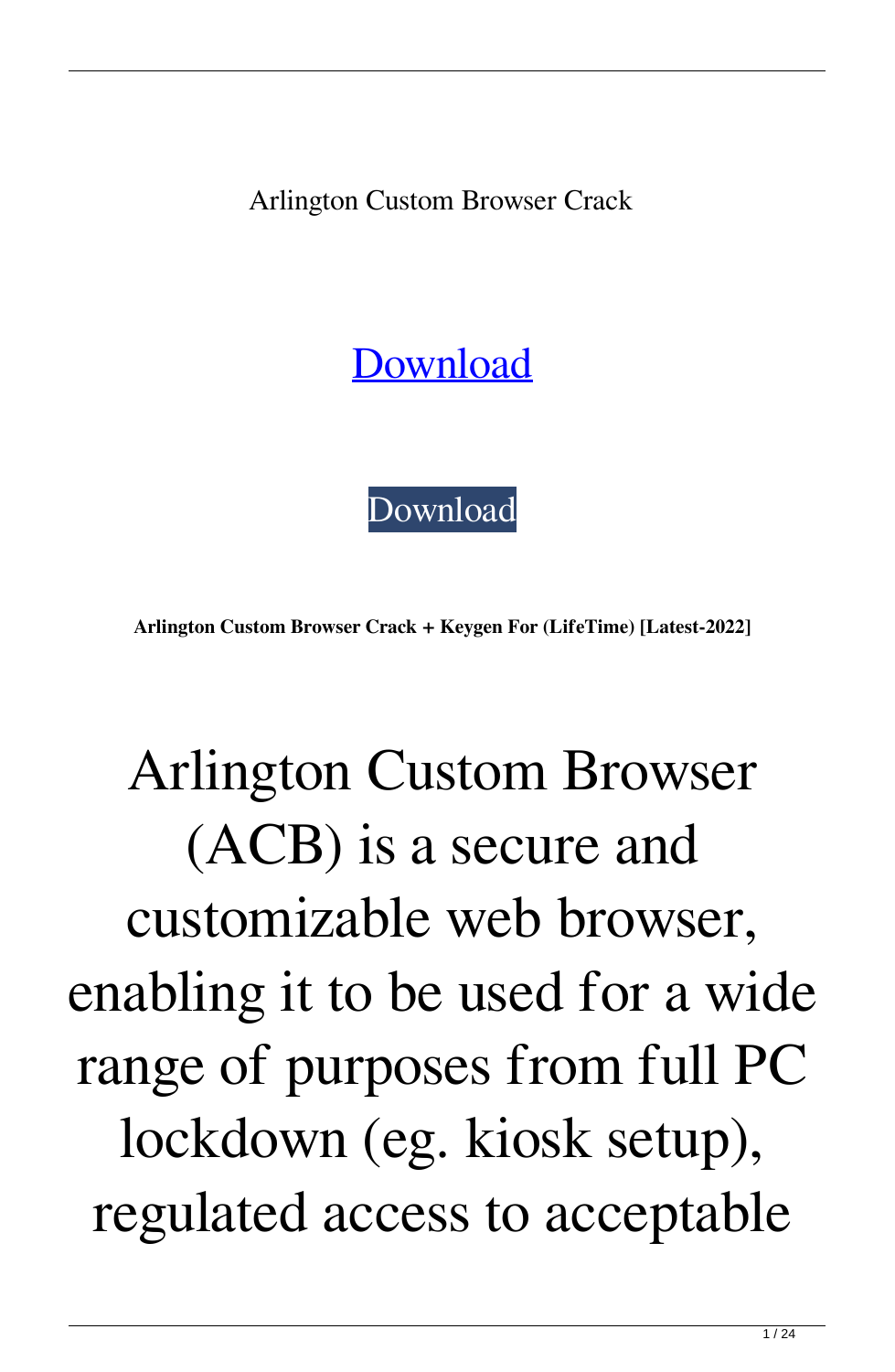sites (eg. for businesses or schools), or to full internet access, or as a presentation tool (in public area, in a store, conference hall or in a lobby). Apart from restricted site access, some of the other configurable options include logging of web sites accessed, prevention of file downloads and the ability to customise the toolbar and include your company logo. Coupled with this flexibility, ACB can be tailor-made to suit your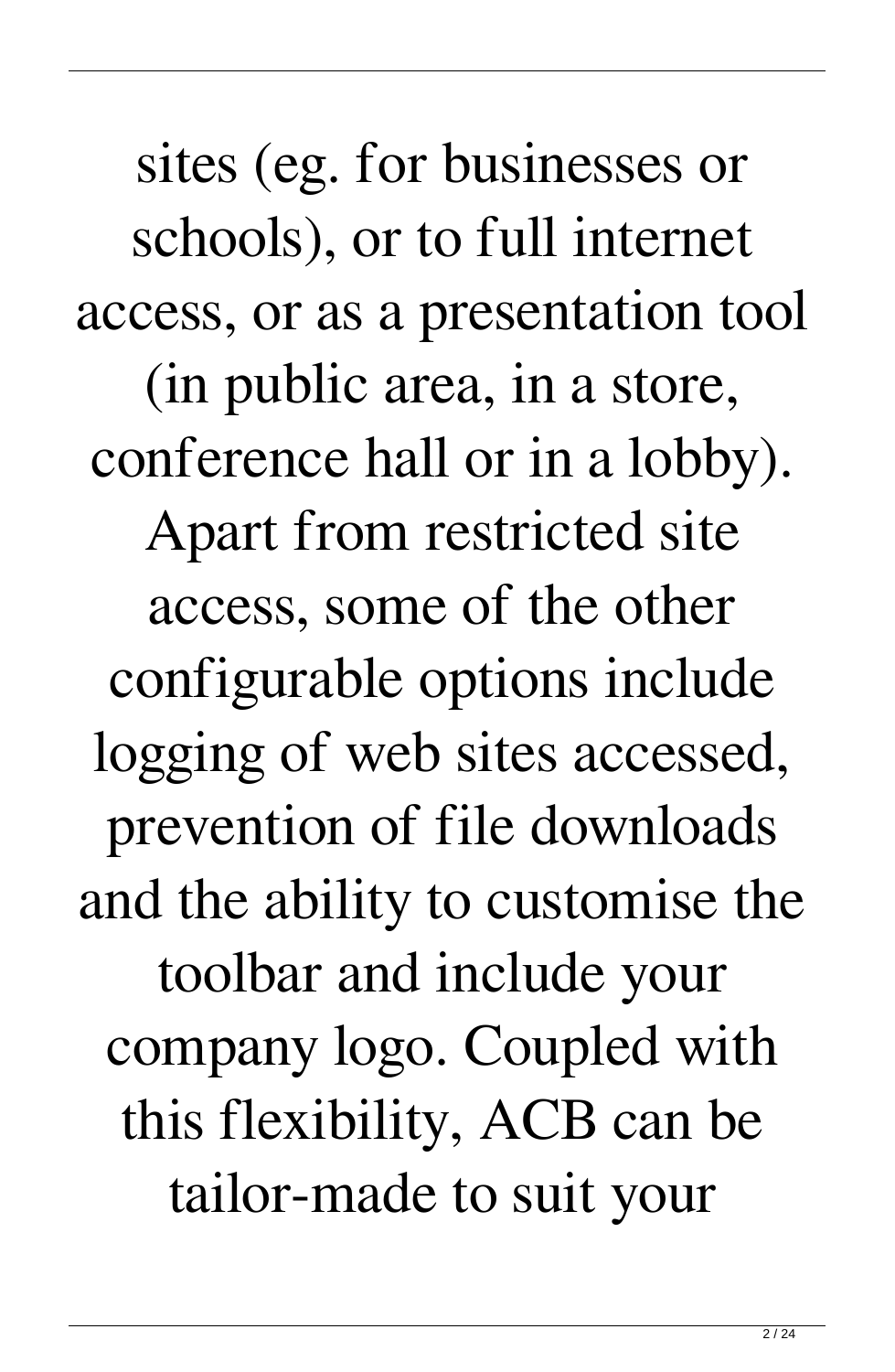business. Here are some key features of "Arlington Custom Browser": **?** Optionally restrict web site access ? Optionally lockdown PC (Start button, Taskbar, Ctrl-Alt-Del etc) ? Logging of web sites visited  $\boxed{?}$ Customisable toolbar ? Customisable address bar  $\overline{?}$ Customisable favourites bar ? User defined favourites ? Centralised administration ? Prevent launching of other programs  $\Omega$  Inactivity timeout to home page  $[$ ] Prevent file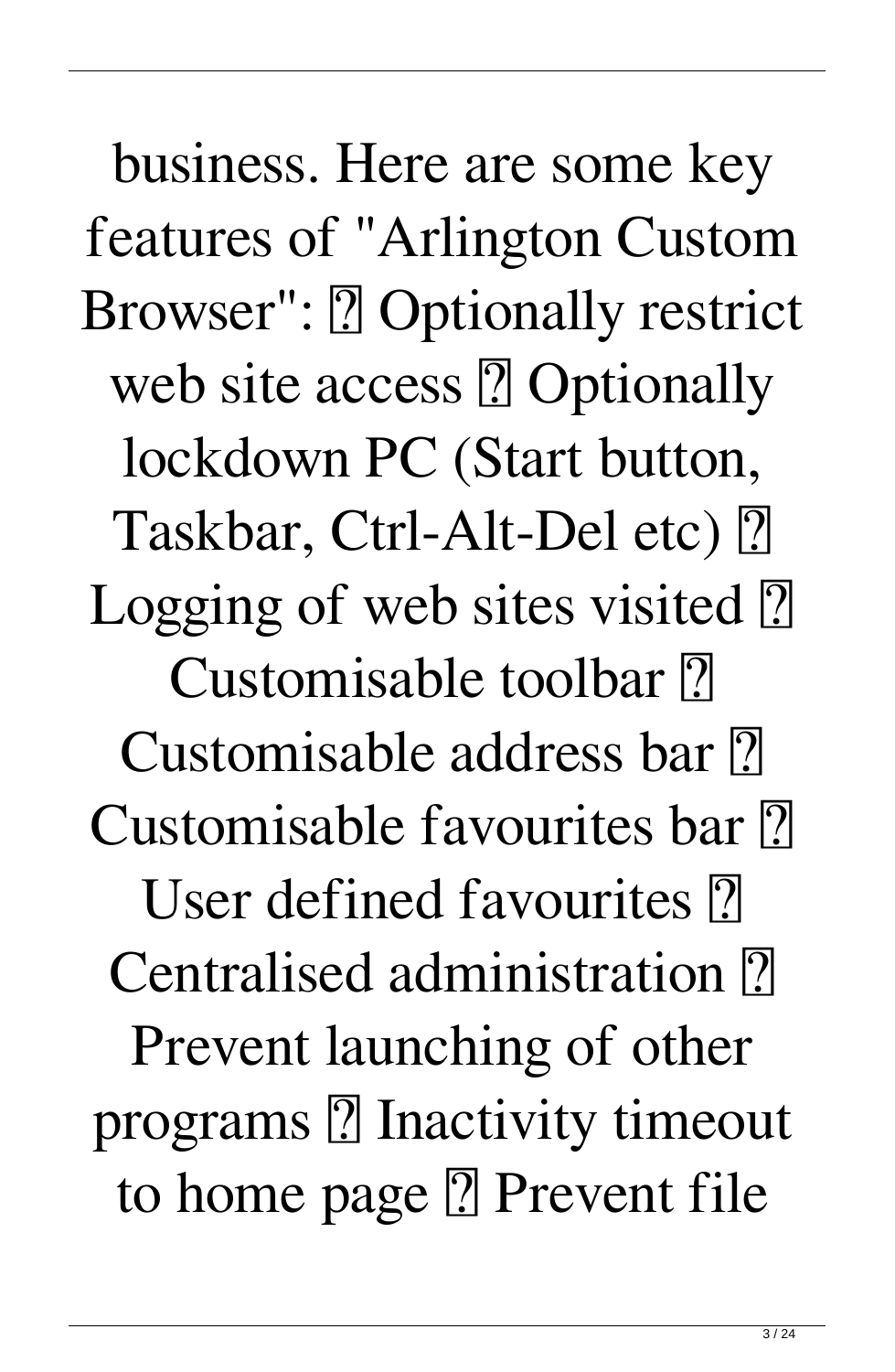downloads 2 Prevent popup windows **?** Password protected ■ Branding ACB System Requirements: **7 64 MB RAM**; additional memory recommended. **7** 30-days trial Please refer to the on-line documentation for the full system requirements. Arlington Custom Browser (ACB) is a secure and customizable web browser, enabling it to be used for a wide range of purposes from full PC lockdown (eg. kiosk setup), regulated access to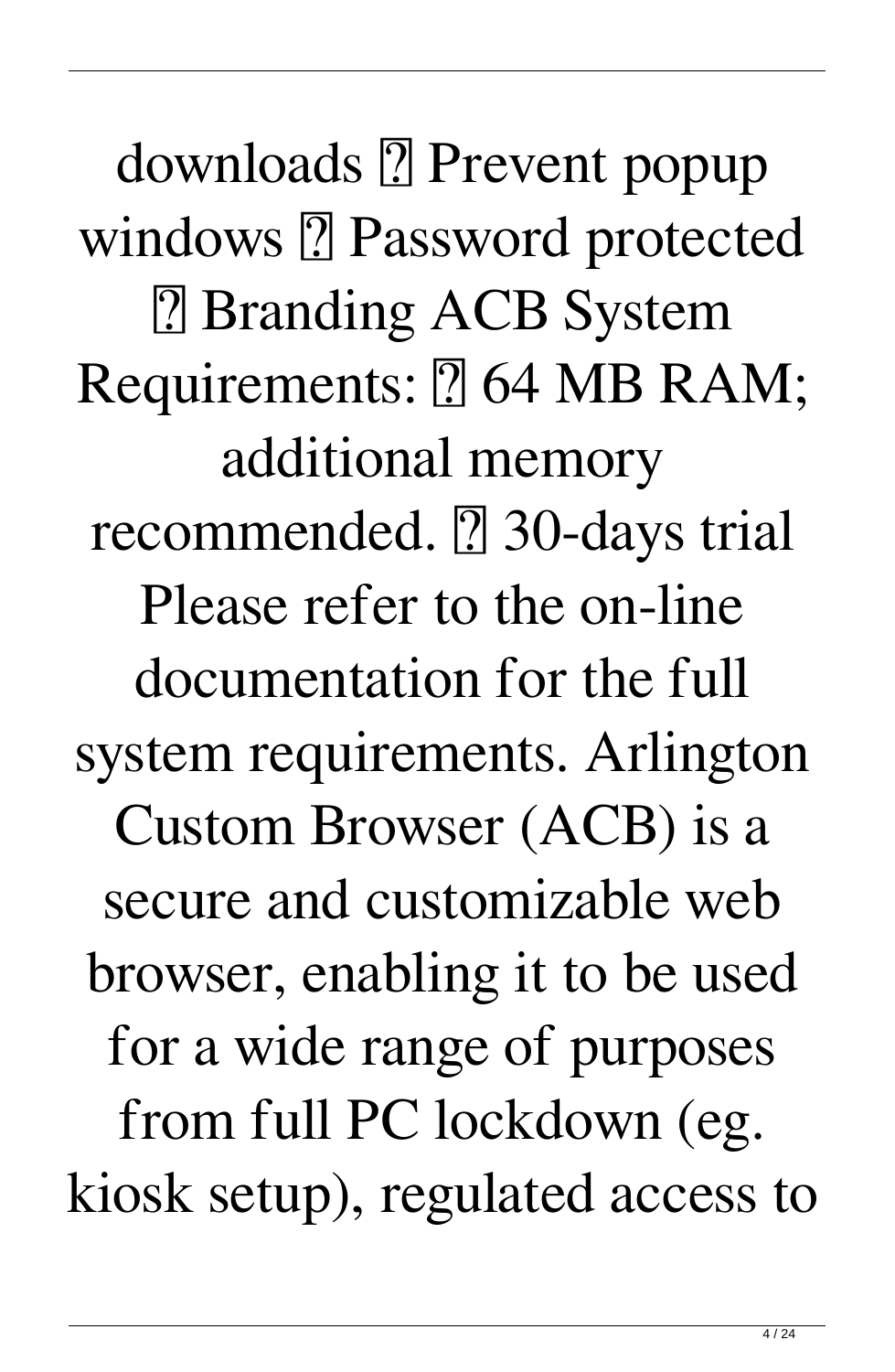acceptable sites (eg. for businesses or schools), or to full internet access, or as a presentation tool (in public area, in a store, conference hall or in a lobby). Apart from restricted site access, some of the other configurable options include logging of web sites accessed, prevention of file downloads and the ability to customise the toolbar and include your company logo. Coupled with this flexibility, ACB can be tailor-made to suit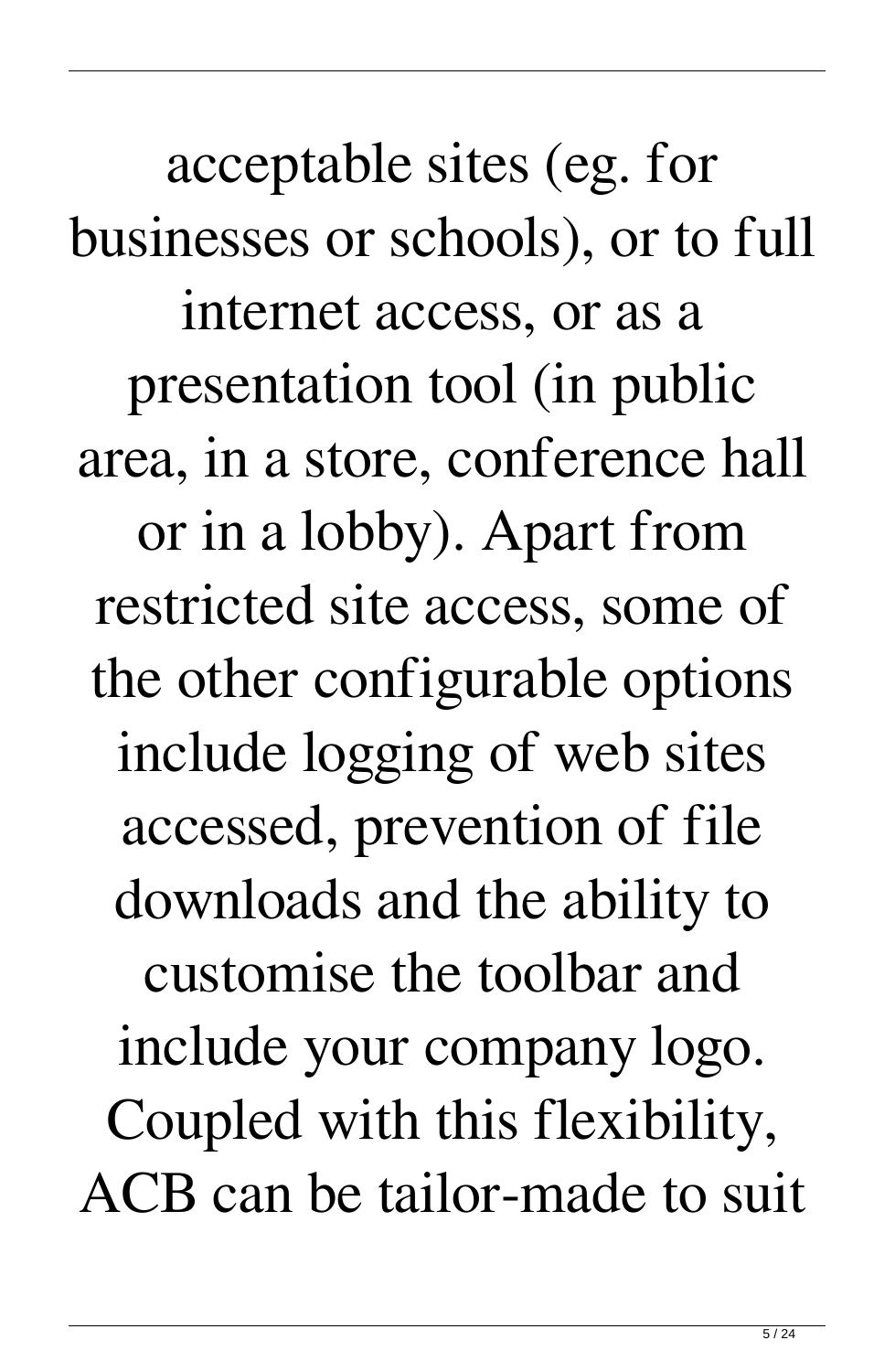your business. Here are some key features of "Arlington Custom Browser": **7** Optionally restrict web site access  $\overline{?}$ Optionally lockdown PC (Start button, Taskbar, Ctrl-Alt-Del etc)  $\boxed{?}$  Logging of web sites visited  $\bullet$ 

**Arlington Custom Browser Crack+**

2 Key Macro is a Macro recorder, Organizer and Auto-Capitalizer. You can record your typical keyboard shortcuts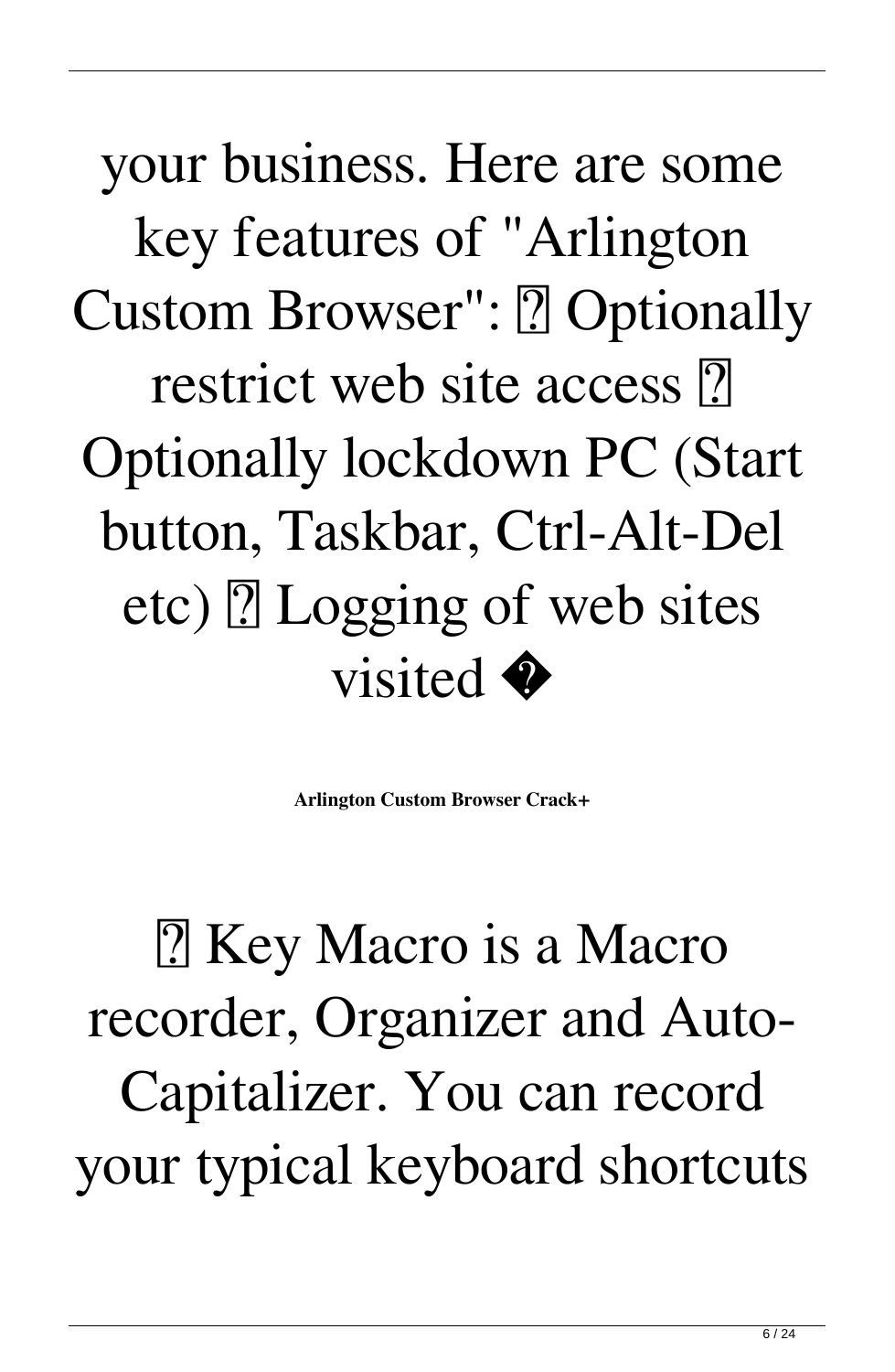like Left-Alt, Shift-Control-M and Enter and save it as macro to a file. With Key Macro you can create your own keyboard shortcuts and have them ready for immediate use. Each shortcut can be assigned a shortcut key to make it quick and easy to use. Key Macro will start recording as soon as you press a combination of keys, which can be modified in the Settings. Additionally you can group several shortcuts into an macro. For each shortcut the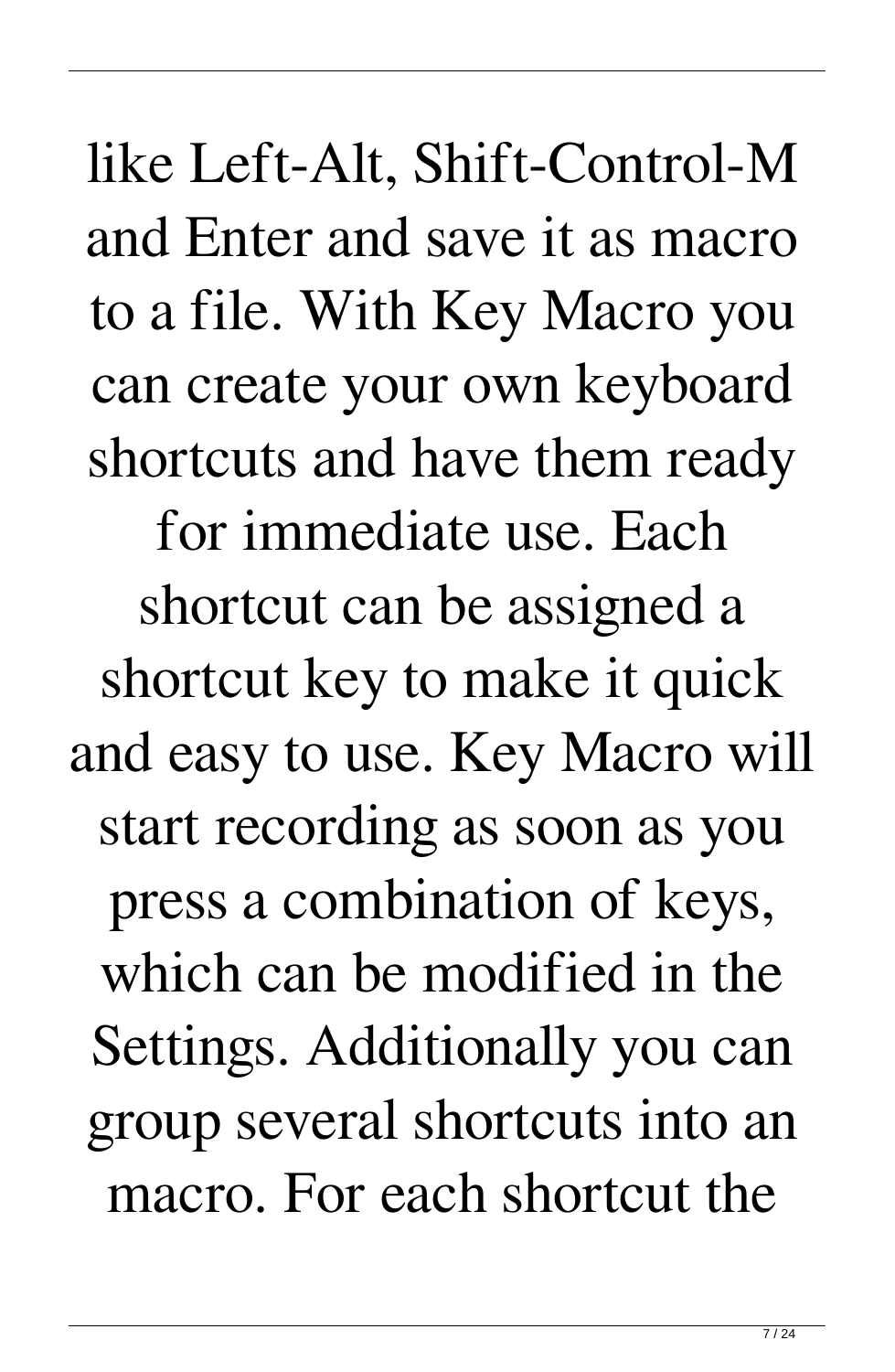program can change the characters it is replacing and the sequence of the keyboard keys. You can use custom regular expression patterns to define which characters get replaced. You can also create a shortcut that gets automatically inserted whenever the text gets changed. You can assign a shortcut key to a shortcut macro. Each macro can also include a title to be used as a tooltip. With Key

Macro you can create your own keyboard shortcuts and have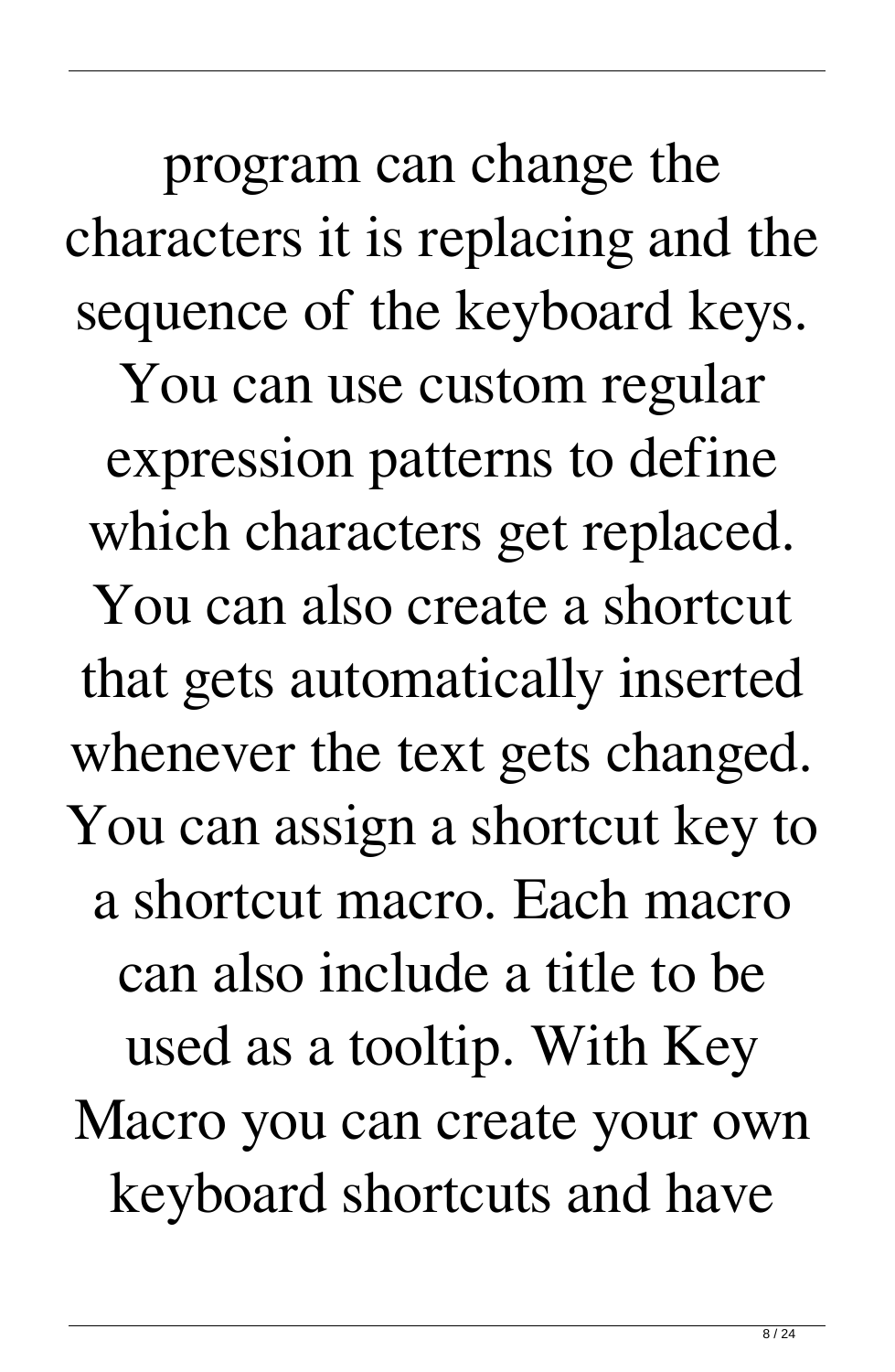them ready for immediate use. By using the custom Regular expression patterns it is easy to change the characters that will be replaced. You can even combine different patterns for different replacements. For each replacement you can use a custom Regular expression pattern to replace all the characters in the text. The replacement can use single or double quote characters, or use the Regular expression [0-9azA-Z]. The numbers can be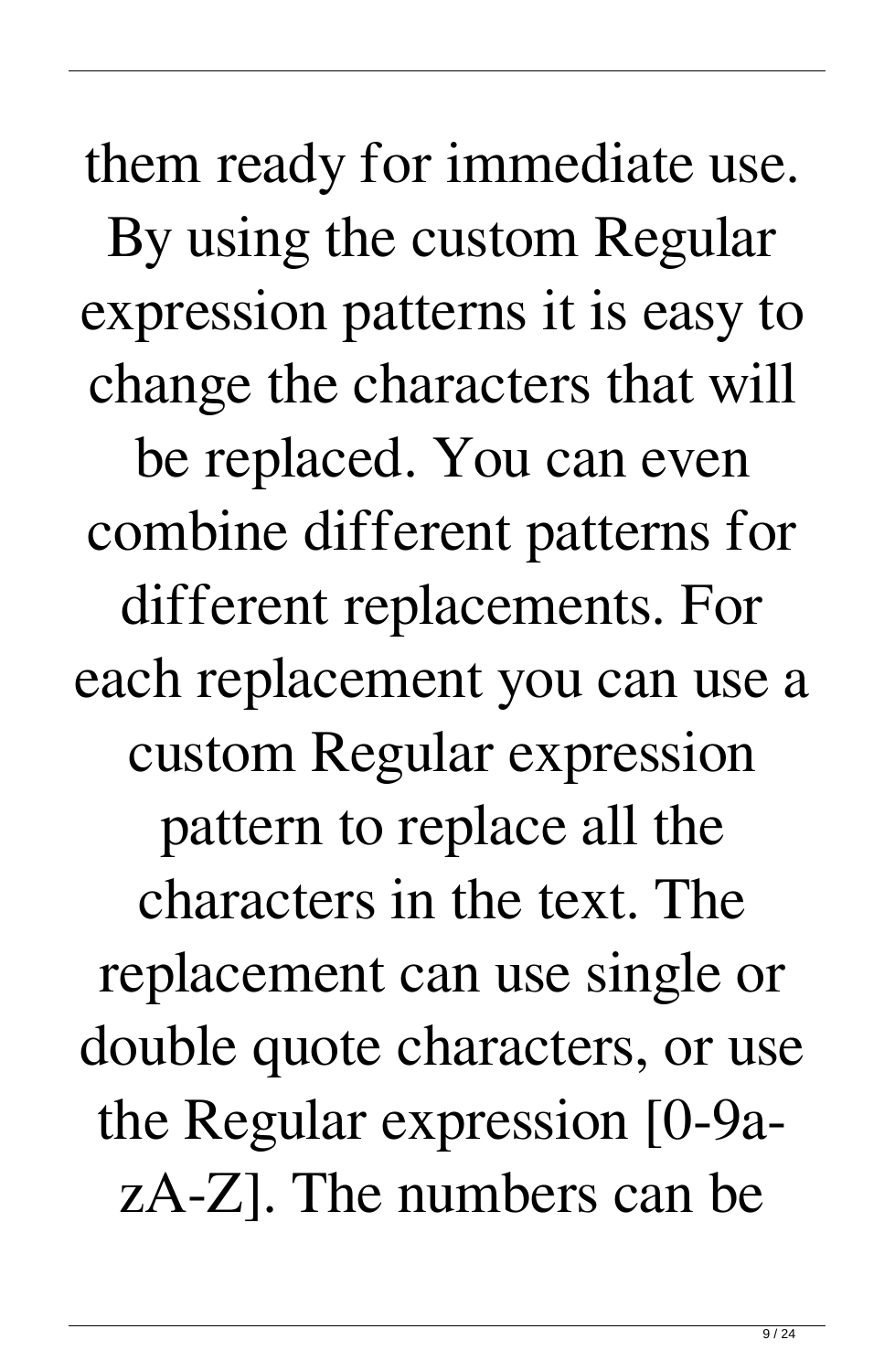specified in any order as long as the number is used by the pattern. Additional features: 2 Auto Repeat, Scroll Text, Hyperlinks  $\Omega$  One macro can be assigned to any shortcut key  $[$ Macro Language is easy to learn ■ Export files as OpenOffice Template **7** Hotkey Settings **7** Preview mode ? Export settings and hotkey settings **?** And much more... Eye of the Beholder is a survey application to find the most attractive and most unattractive people you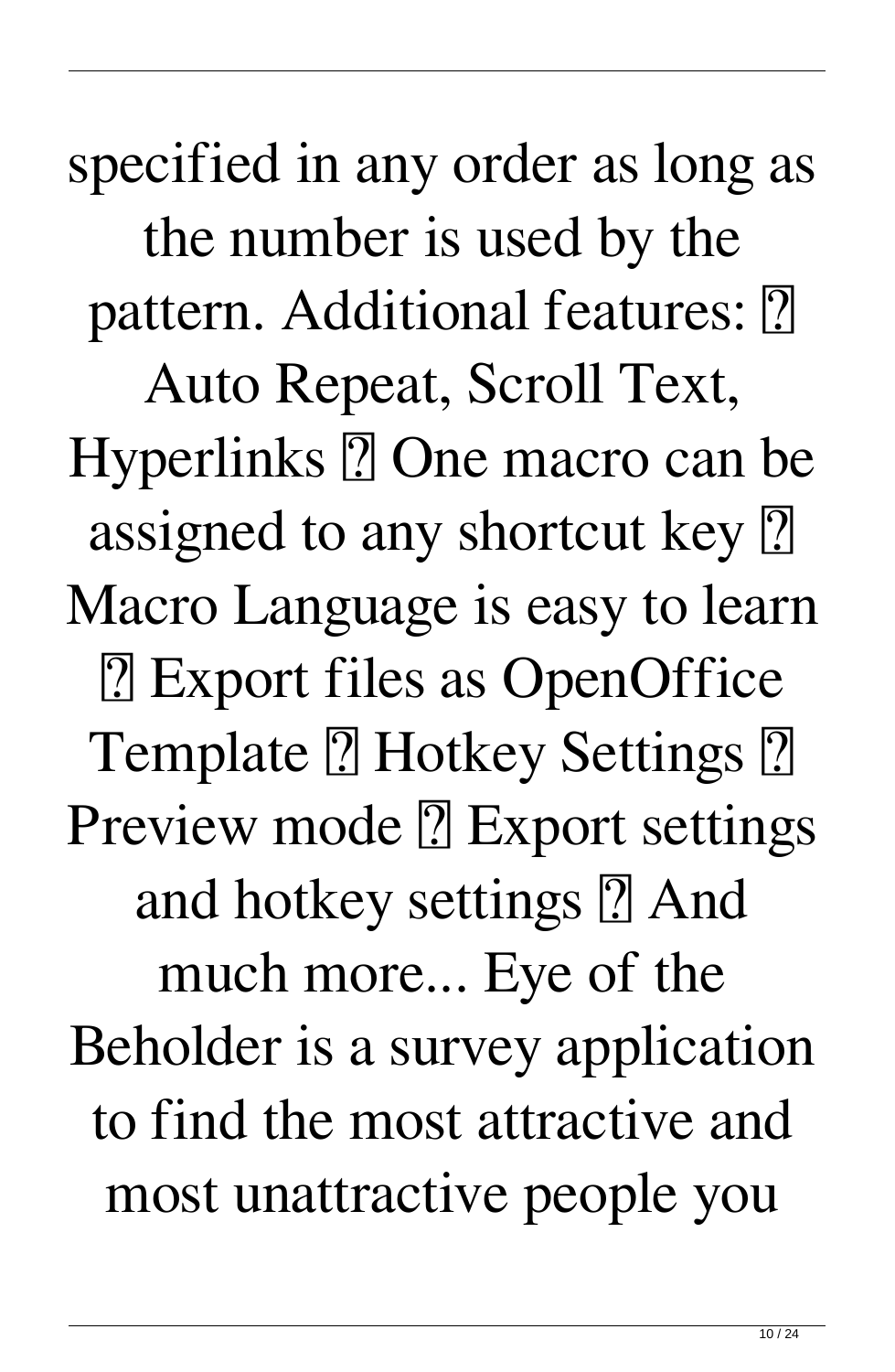know. It also allows you to rate the attractiveness of your friends and your crush. Some features: - Screenshot of your friends or strangers so you can compare. - Swipe up and down to view profiles. - Add your friends to your favorites. - Add your crush to your crush list. - Add your current location to the radar so you can see if any of your friends/crush is near 81e310abbf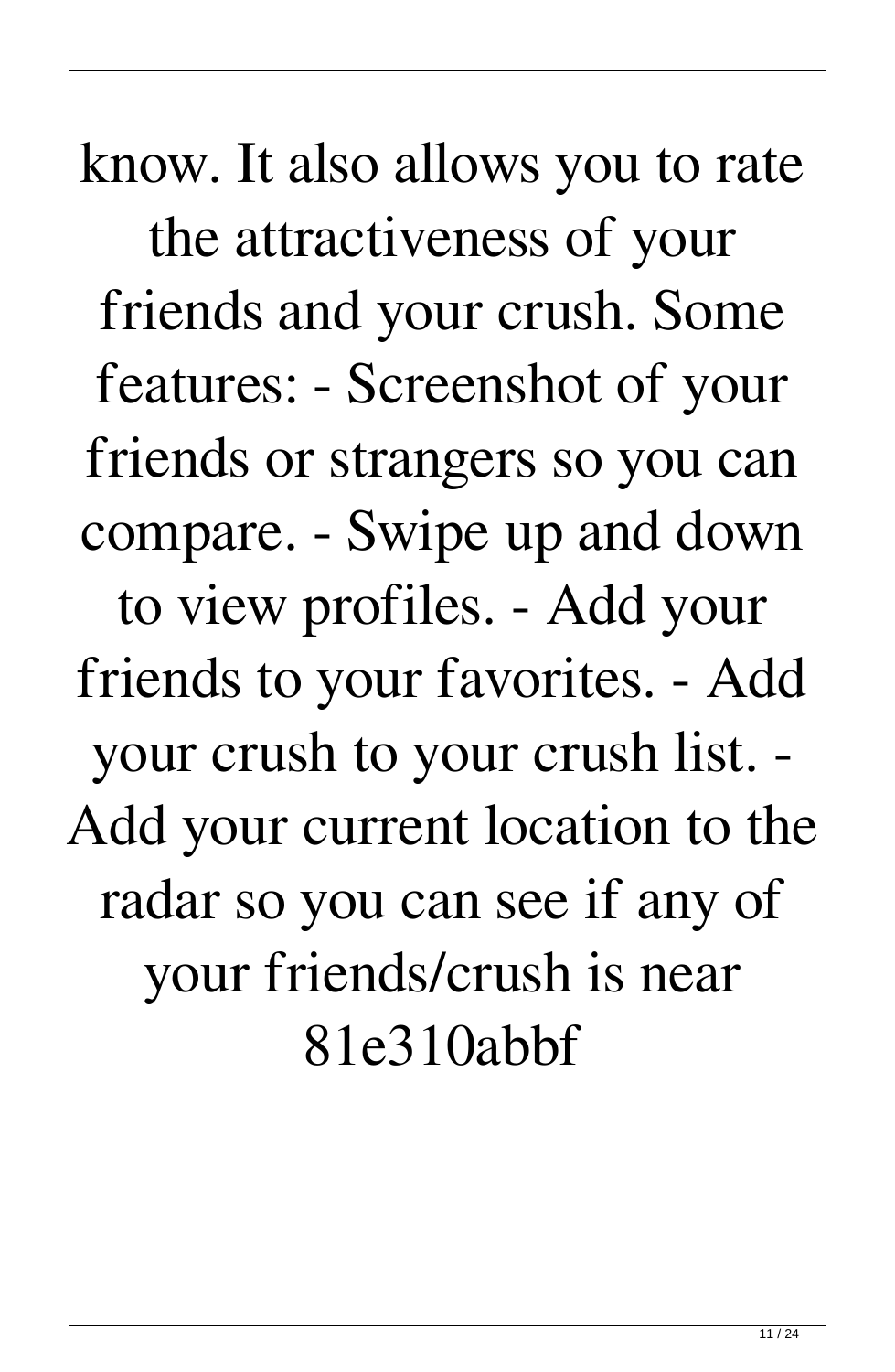Arlington Custom Browser is an embedded browser with a customisable look and feel. As an embedded browser it is designed to work with native operating systems. It can be used as a secure browser, a kiosk browser, a presentation browser or as a PC lockdown browser. To begin using the Arlington browser: - Log in to your ARLINGTON account - From the Administration menu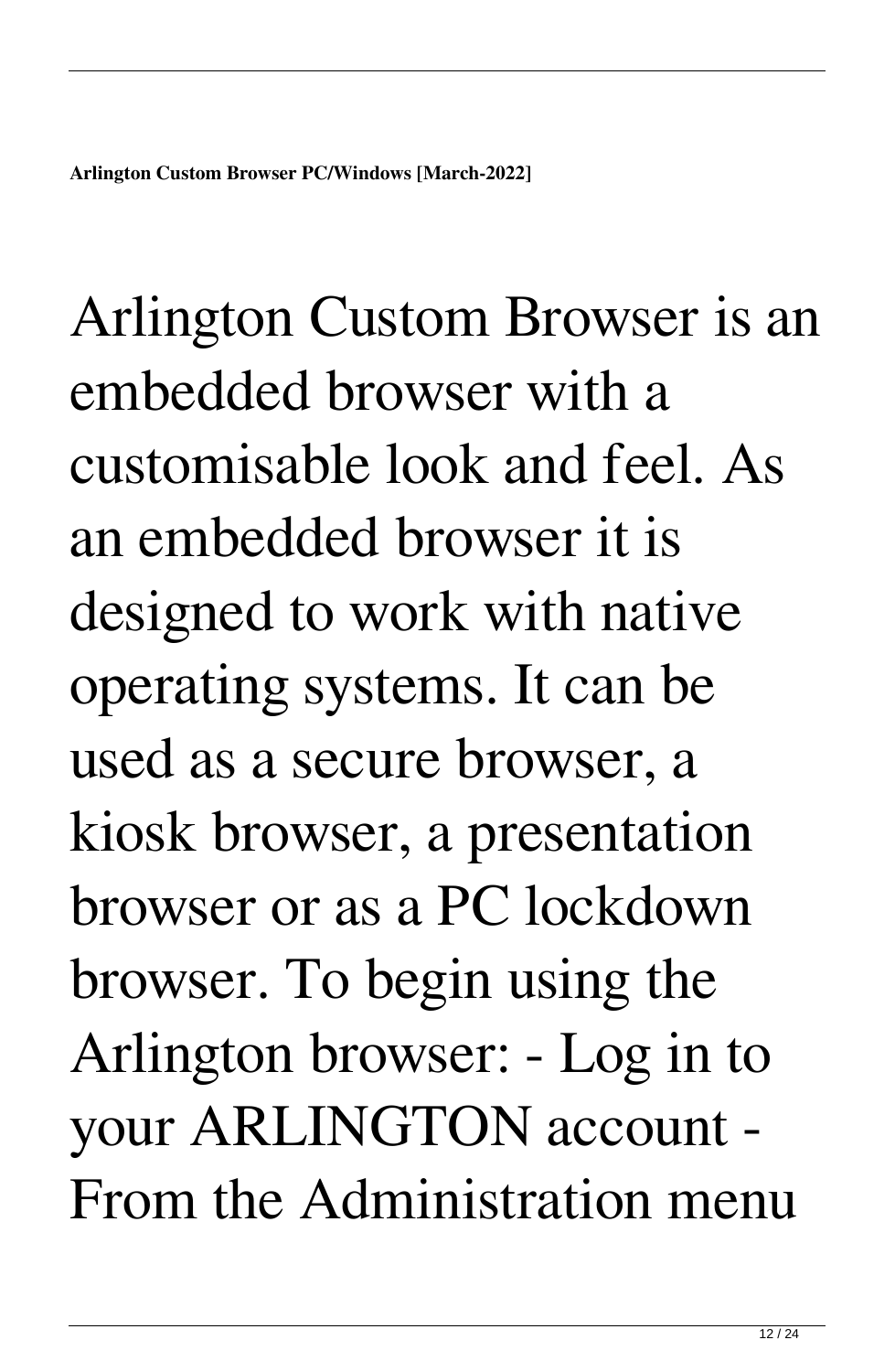select Configure browser and complete the required fields. - In the ARLINGTON Admin menu select Branding and provide the required information. - The browser is now ready to use. Features: Customizable: - Fully customizable toolbars - Add or remove buttons, icons and text. - Add multiple buttons to a toolbar - Add extra icons to the toolbar. - Add extra text to the toolbar. - Add multiple toolbar panels. - Change any aspect of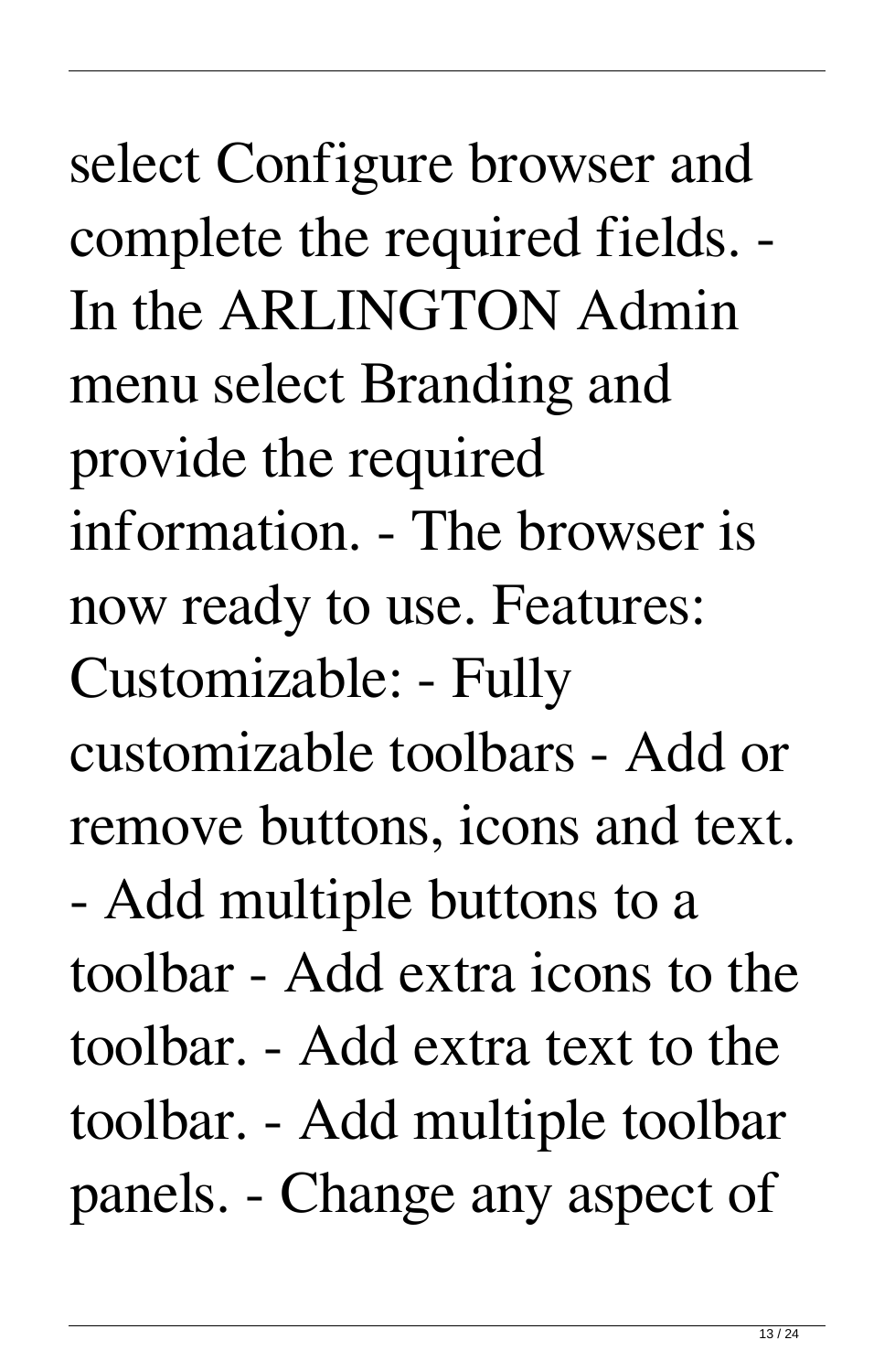the browser. - Logo: - Size - Location - Colour - Link style. - Background: - Image format: - Position - Scale - Transparent - Alpha - Alpha contrast - Position contrast - Image size - Image position - Image size - Image position - Text: - Font - Size - Opacity - Alignment - Margin - Location - Position - Typo count - Image format - Image position - Image size - Image position - Image size - Image position - Image size - Image position - Image size -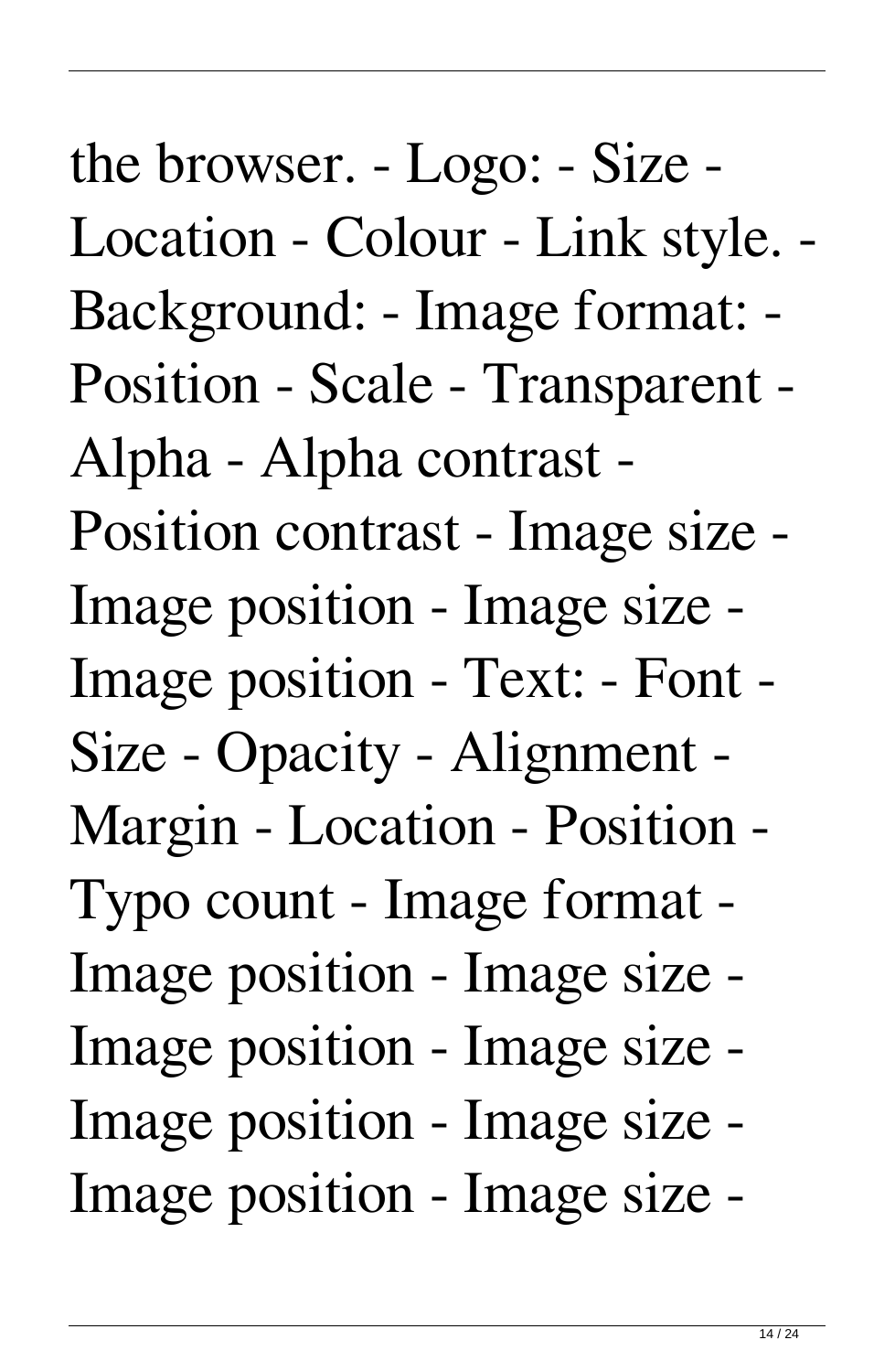## Image position - Image size - Image position - Image size - Image position - Image size - Image position - Image size - Image position - Image size - Image position - Image size - Image position - Image size - Image position - Image size - Image position - Image size - Image position - Image size - Image position - Image size - Image position - Image size - Image position - Image size - Image position - Image size - Image position - Image size -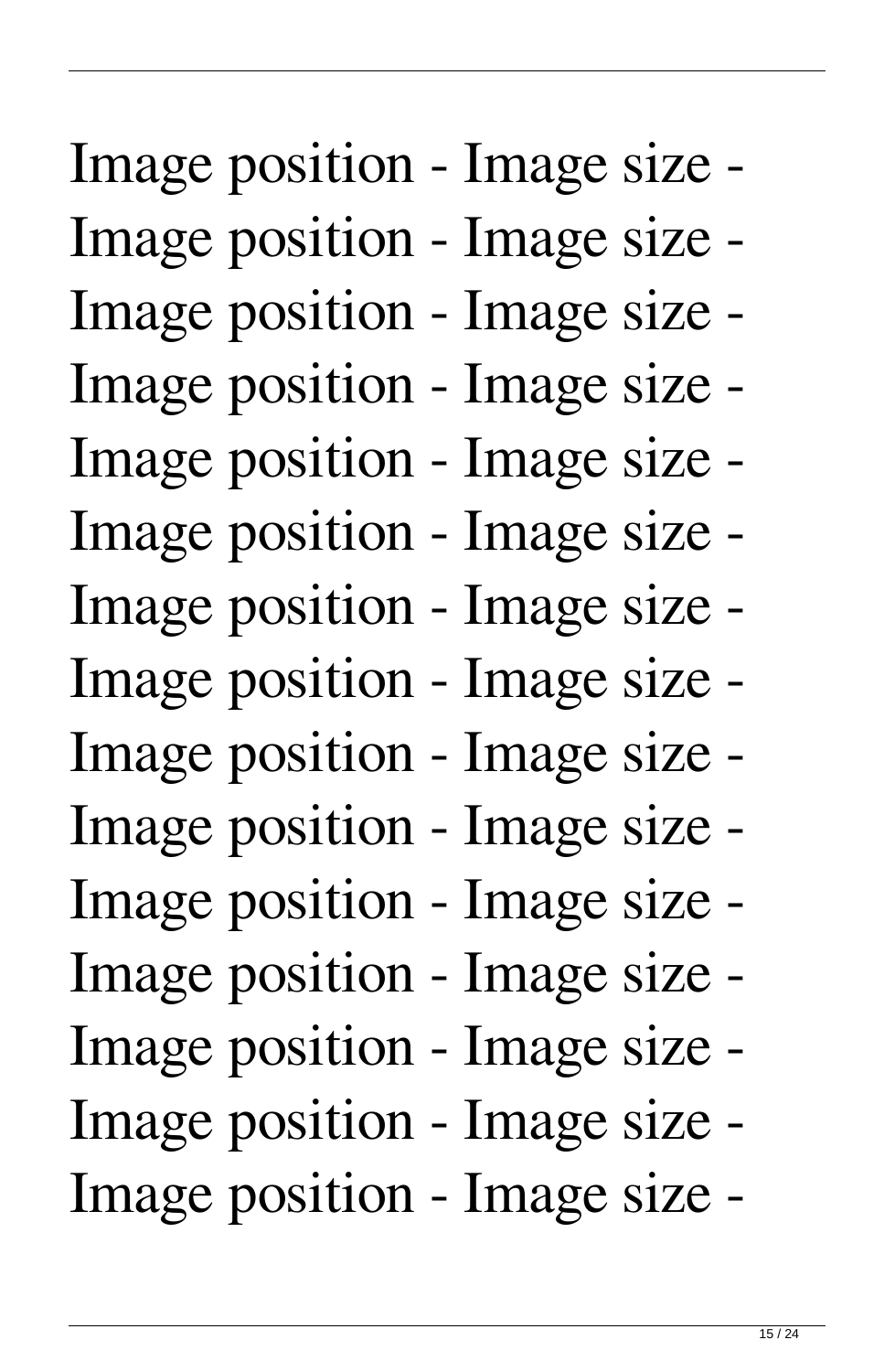# Image position - Image size - Image position - Image size - Image position - Image size - Image position - Image size - Image position - Image size - Image position - Image size - Image position - Image size - Image position - Image size - Image position - Image size - Image position

**What's New in the?**

#### Arlington Custom Browser (ACB) is a Windows-based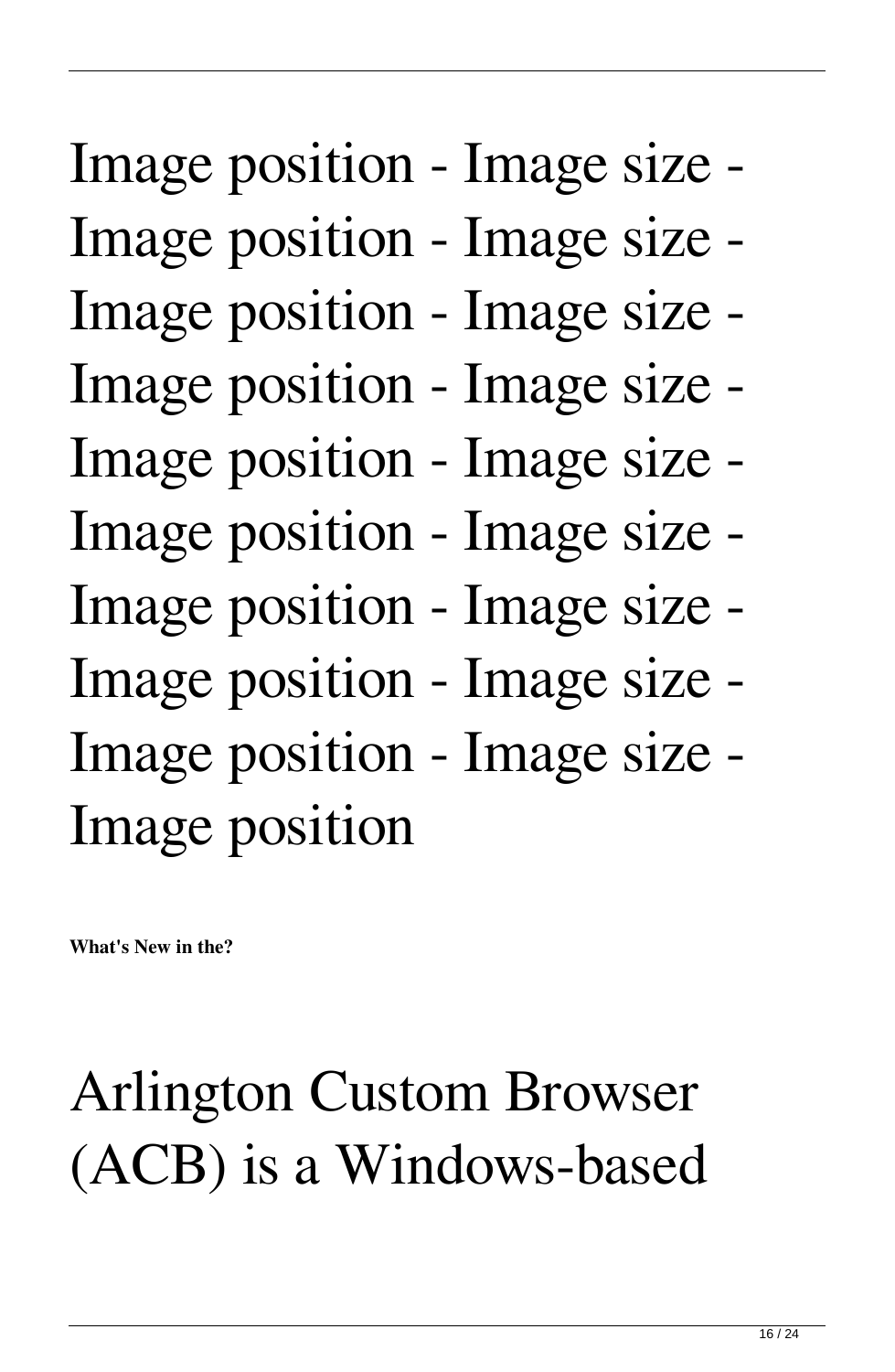secure web browser, enabling it to be used for a wide range of purposes from full PC lockdown (eg. kiosk setup), regulated access to acceptable sites (eg. for businesses or schools), or to full internet access, or as a presentation tool (in public area, in a store, conference hall or in a lobby). Apart from restricted site access, some of the other configurable options include logging of web sites accessed, prevention of file downloads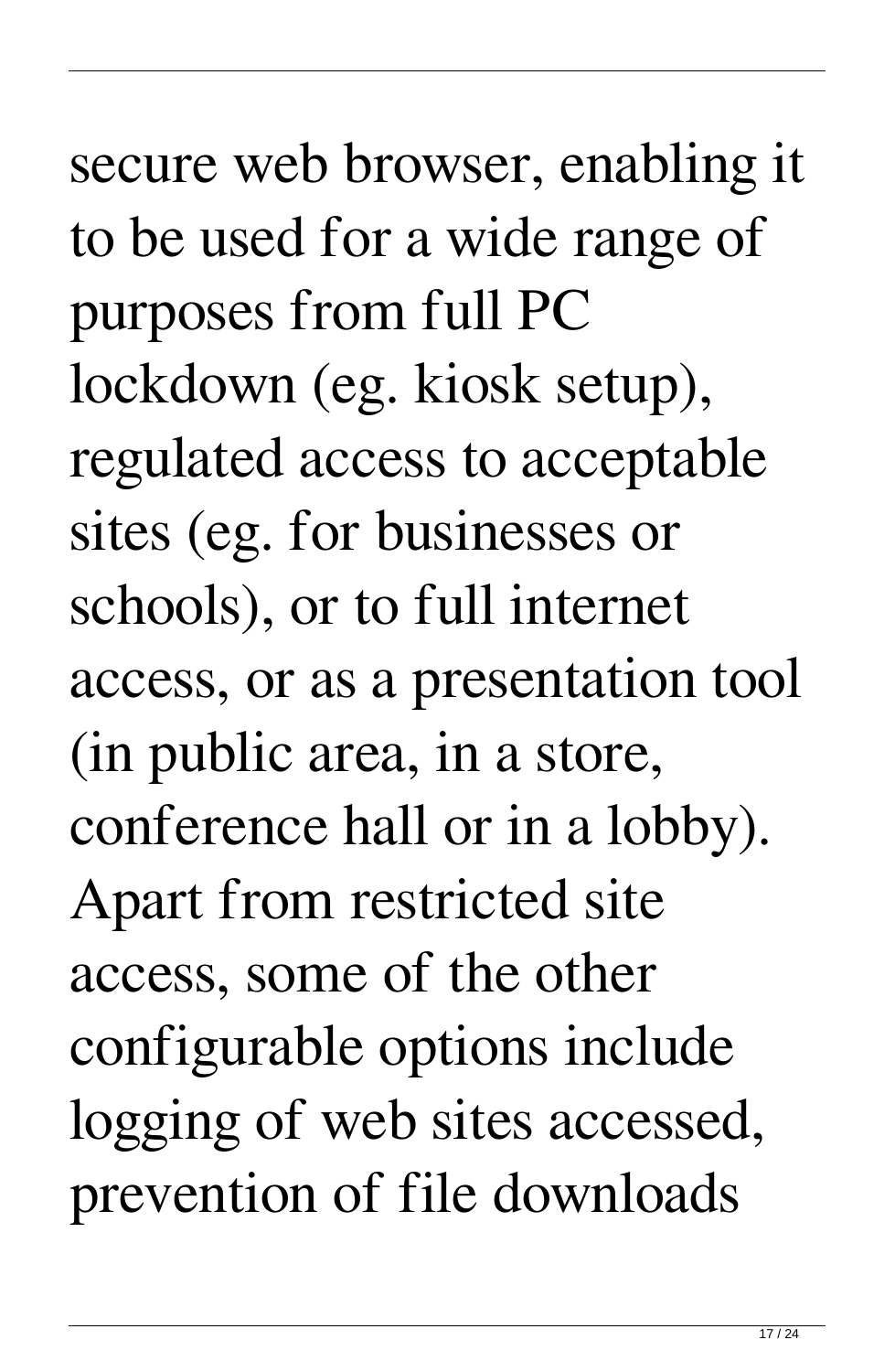and the ability to customise the toolbar and include your company logo. Coupled with this flexibility, ACB can be tailor-made to suit your business. Here are some key features of "Arlington Custom Browser": **?** Optionally restrict web site access  $[$ ! Optionally lockdown PC (Start button, Taskbar, Ctrl-Alt-Del etc) [2] Logging of web sites visited  $\boxed{?}$ Customisable toolbar ? Customisable address bar ? Customisable favourites bar ?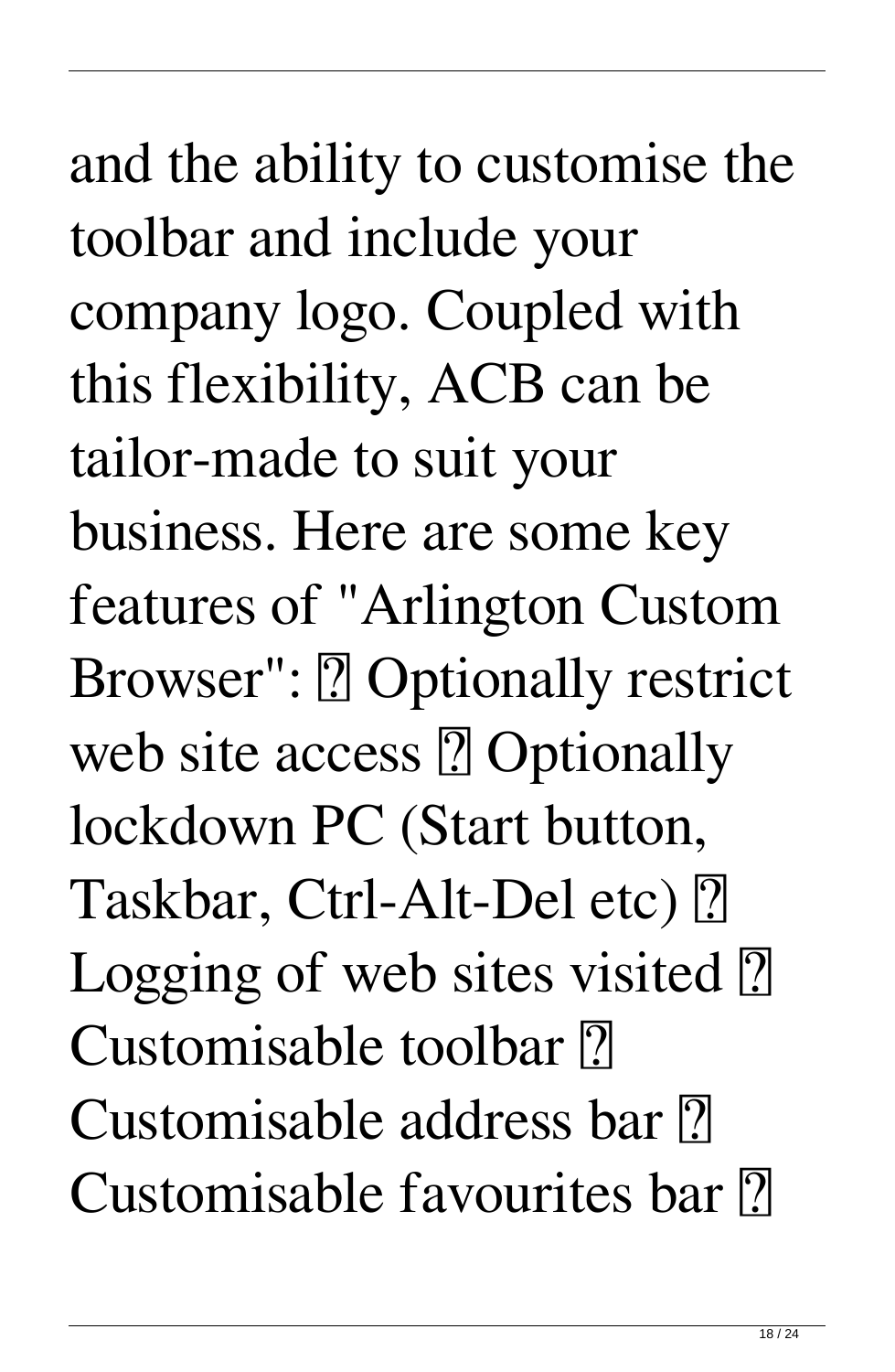User defined favourites ? Centralised administration  $\overline{?}$ Prevent launching of other programs **?** Inactivity timeout to home page **?** Prevent file downloads ? Prevent popup windows ? Password protected **[7] Branding Requirements: [7]** Intel Pentium processor; 200 MHz or faster recommended  $\overline{?}$ 64 MB RAM; additional memory recommended. **7** 3 MB of available hard drive space Limitations: **2** 30-days trial "My company is a small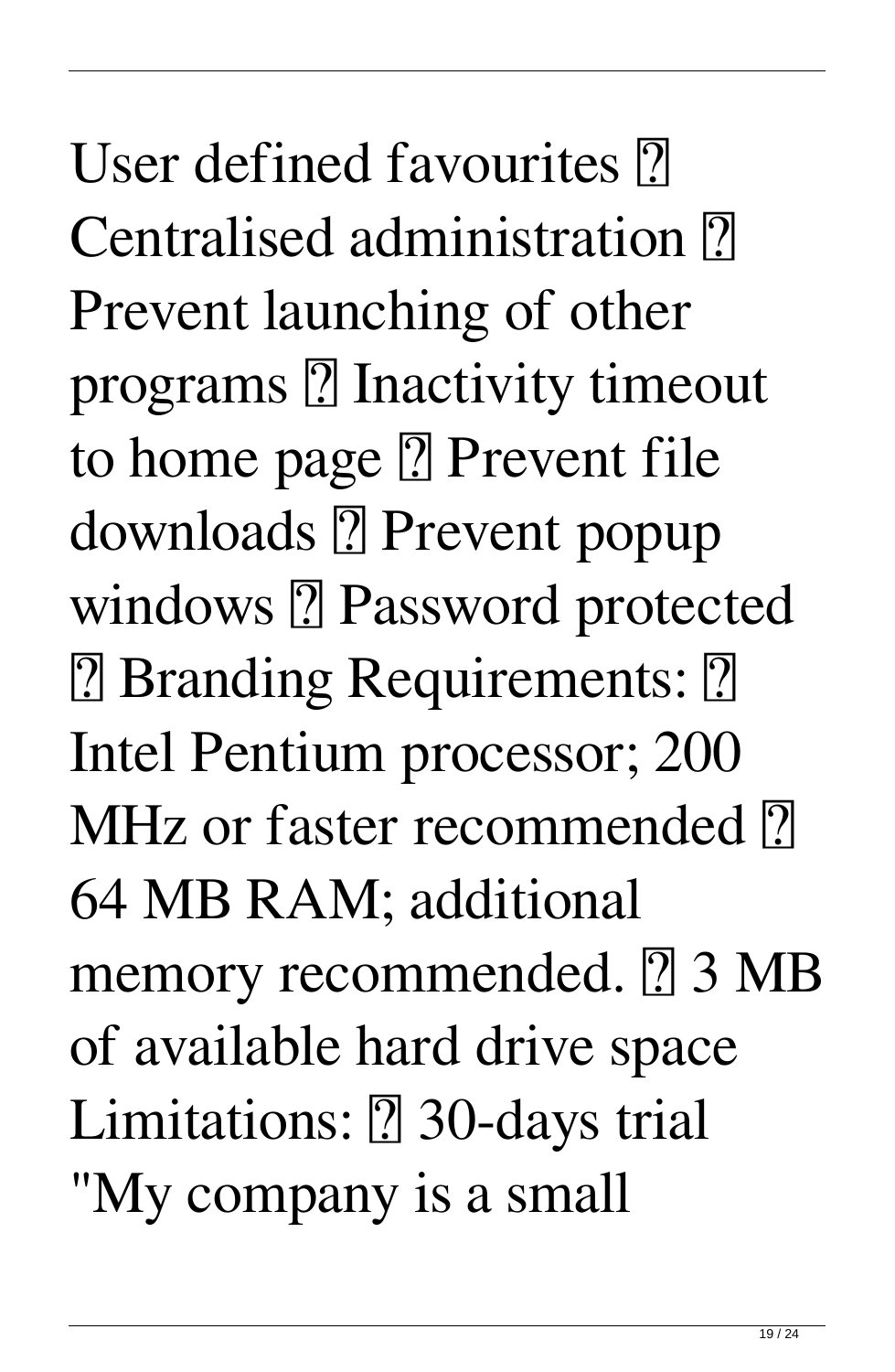company, and is looking for a product that is user friendly and can be used on a small budget. It needs to be able to be integrated with Microsoft Works, Visio, and Office. The user needs to be able to add their personal favourites to the tool bar. The interface needs to be consistent across platforms (Windows, XP, Vista, Vista 64, and Windows 7)"Greeley couple are city's proudest and happiest — and they're going to show their 'MO' in November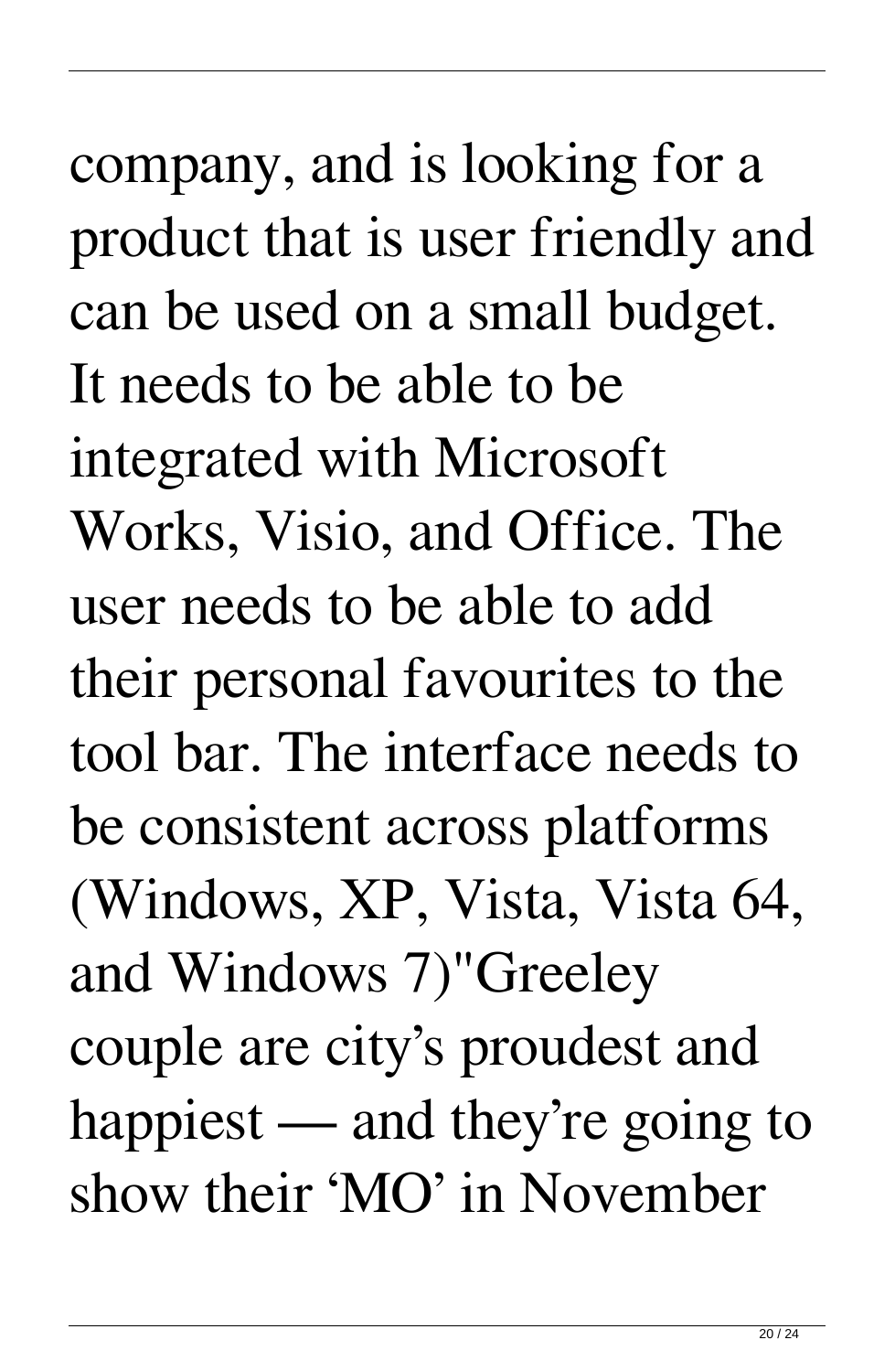Max Loman and Ashley Chan are the 2009 candidates with the highest and lowest percentages of "likes" and "happys" in the city of Greeley. The poll compares "likes" and "happys" for each candidate on the ballot, and then calculates the percentage of people in each category who voted for them. From the preliminary analysis, Max Loman received the highest percentage of "likes" among the candidates. And he got the highest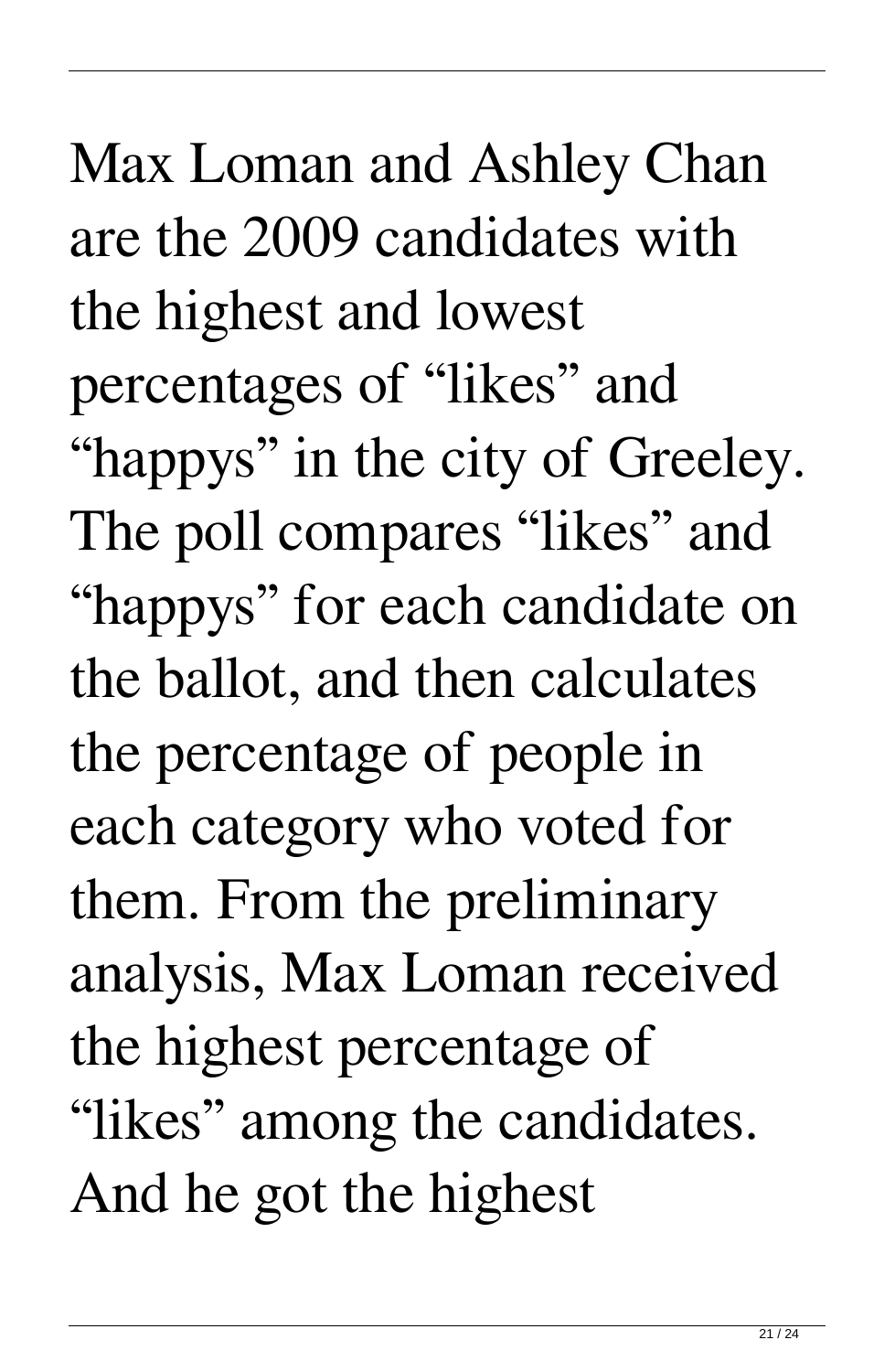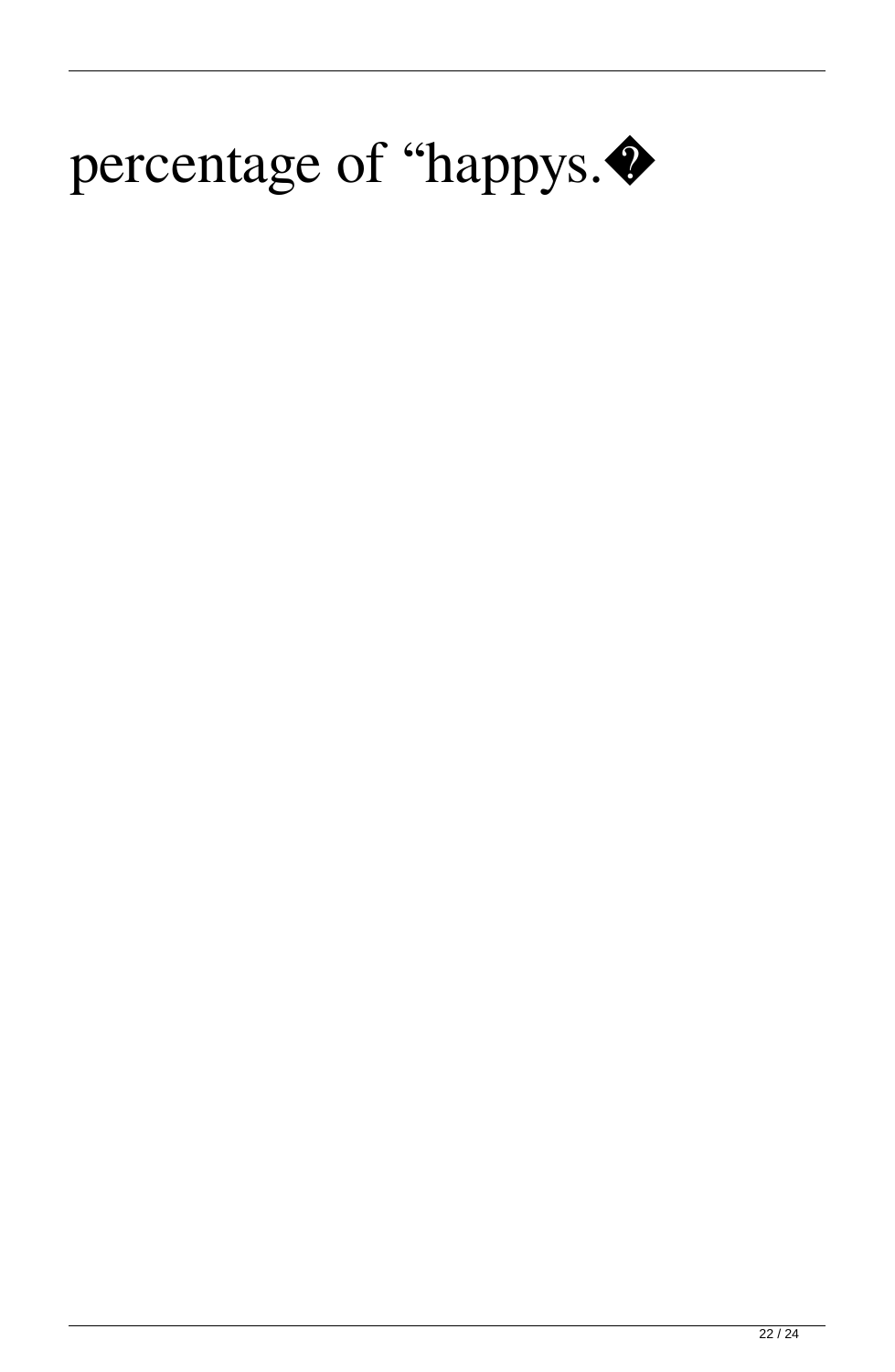## Operating Systems Gamepad With the expansion of the game, we decided to come with a modding tool that we could provide to the community that can help them do more to the game. With that tool in place, we are also able to take more of a direct approach in providing help for our community and the project. We want to provide a modding tool that is easy to use and work with. Additionally, if